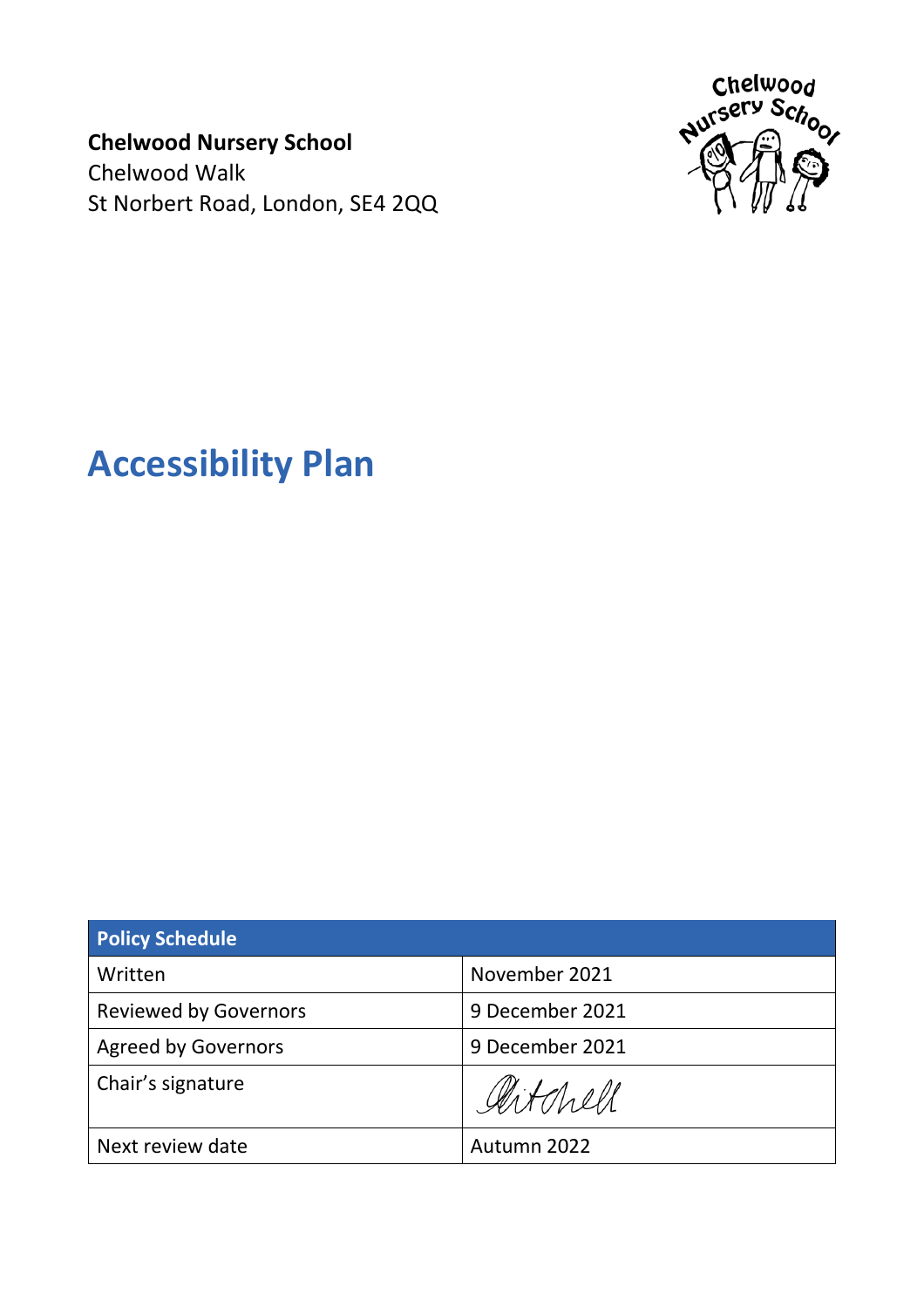#### **Accessibility Plan**

#### Purpose of the plan

The purpose of this plan is to show how Chelwood Nursery School intends, over time, to increase the accessibility of our school for disabled pupils, parents and carers, staff and visitors to the school.

#### Definition of disability

A person has a disability if he or she has a physical or mental impairment that has a substantial and long-term adverse effect on his or her ability to carry out normal day- to -day activities.

#### Areas of planning responsibilities

Increasing access for disabled pupils to the school curriculum (this includes teaching and learning and the wider curriculum of the school such as participation in after-school clubs, leisure and cultural activities or school visits).

Improving access to the physical environment of schools (this includes improvements to the physical environment of the school and physical aids to access education).

Improving the delivery of written information to disabled children and their families (this will include planning to make written information that is normally provided by the school to its pupils available to disabled pupils). The information should take account of pupils' disabilities and pupils' and parents' preferred formats and be made available within a reasonable time frame.

### Contextual information

Chelwood Nursery School has a large single storey main building with a separate single storey 'garden room provision' (a nurture space for our two-year-old children,) and children's dining area that can be accessed by a slope as well as by stairs. The school is accessed via Chelwood house, a two storey building with a welcome centre and family space on the ground floor and office space on the upper floor. Much of our curriculum is delivered in our large garden space. There is an accessible, disabled toilet in our main building and one in our children's dining area. Wheelchair access is available into and throughout the buildings with the exception of the upper storey to Chelwood House. A majority of the outdoor space is accessible to wheelchair users and those with restricted mobility apart from the tree house. Our physical environment and outdoor space has been adapted and improved over last 3 years to meet the mobility needs of visually impaired children and is continually reviewed by appropriate professionals from the Sensory Team.

With each new cohort of children, it is essential to look at the accessibility of our learning environment with these children in mind, taking advice from the family and the professionals who are involved in their care. The provision of designated adult support is a key element in ensuring access to our SEND children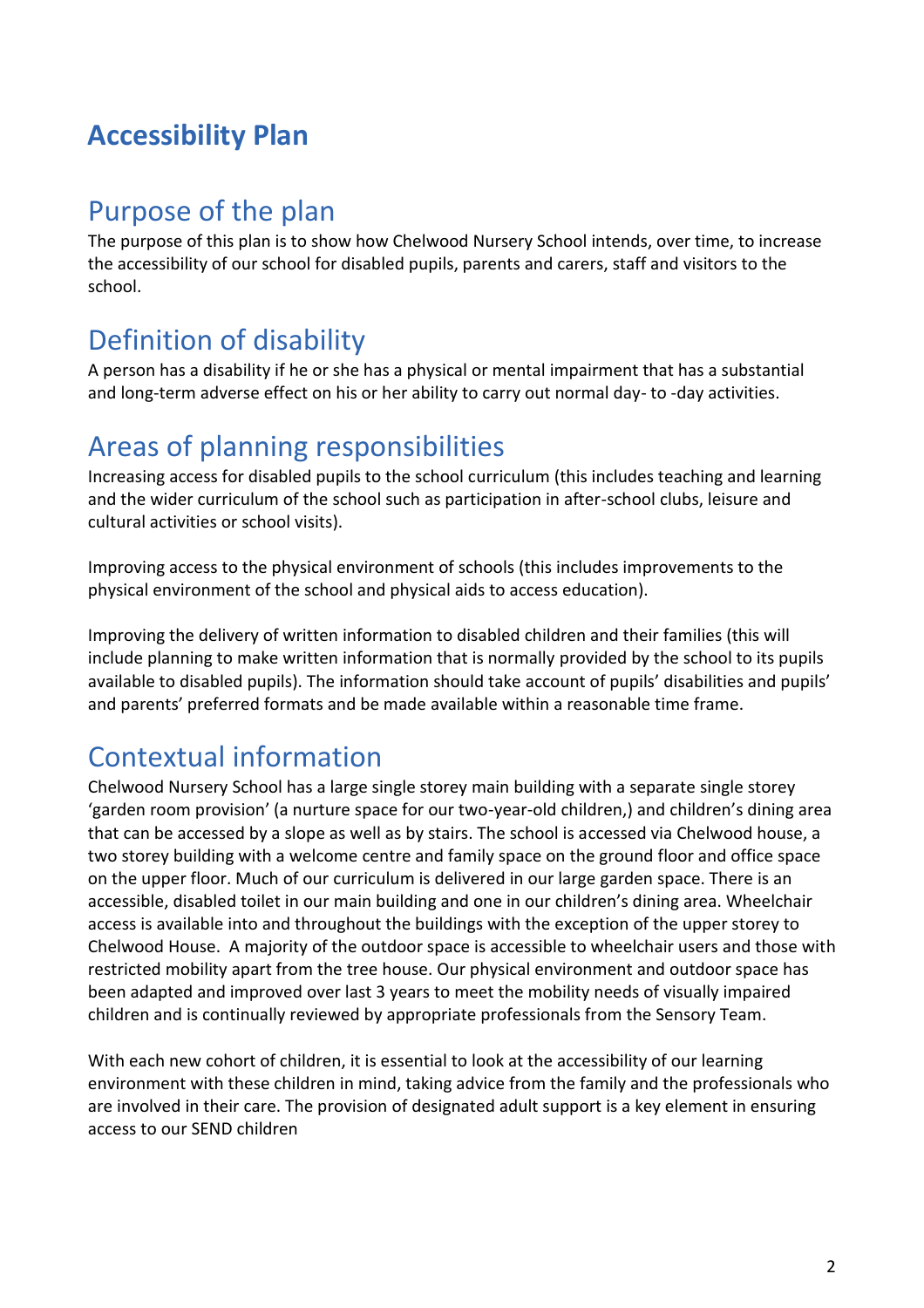#### The current range of disabilities within Chelwood Nursery **School**

The school has children with a range of disabilities, which include moderate and specific learning difficulties and more complex conditions. When applications are made for children enter school with specific disabilities, the school contacts the relevant professionals for assessments, support and guidance for the school and the family. In advance of starting and as part of planning for transition, TAC meetings involving professionals are convened to plan and prepare, seek additional resources if required, and make adaptations in readiness. This process may involve site visits to assess our physical environment and ongoing guidance from medical, health and other external professionals.

We have a number of children who have asthma. Inhalers are kept securely but accessibly in the classrooms and all staff are aware of when and how these should be used by each individual child. Staff record the use of asthma pumps on a medication log sheet. (see Medical Conditions in School Policy and procedures).

There are a number of children with allergies within the school some of whom have prescribed medication including adrenaline auto-injectors. Staff receive regular training on their use and these are stored securely but accessibly in classrooms. In line with school procedures, the Inclusion and Diversity leader keeps a log of children with medications and allergies and ensures that all staff across the school are aware of individual children's needs.

For children with more complex needs and medical conditions, such as epilepsy, who require continuous supervision and the administering of medication, appropriate training and ongoing advice from medical professionals is accessed by members of staff involved in providing them with 1:1 designated adult support. The class teams and wider school staff are trained in addition as appropriate.

#### Disability, Equality and Inclusion

| <b>Target</b>                                                                      | <b>Strategies</b>                                                                                                                                            | responsibility                                                              | <b>Success criteria</b>                                           | <b>Time frame</b> |
|------------------------------------------------------------------------------------|--------------------------------------------------------------------------------------------------------------------------------------------------------------|-----------------------------------------------------------------------------|-------------------------------------------------------------------|-------------------|
| Ensure<br>accessibility plan is<br>an annual item at<br>Governing Body<br>meetings | Clerk to Govs to add to<br>agenda on an annual<br>basis                                                                                                      | Governing<br>body                                                           | Adherence to<br>legislation                                       | annually          |
| Improve staff<br>awareness of<br>disability and<br>inclusion issues                | Ongoing observation and<br>advice from professionals<br>feeds into and develops<br>practice. SENCO supports<br>teams in unpicking and<br>planning for needs. | <b>SENCO</b><br>Inclusion and<br>diversity<br>leader<br>Whole staff<br>team | Whole school<br>community aware<br>and embedding<br>into practice | ongoing           |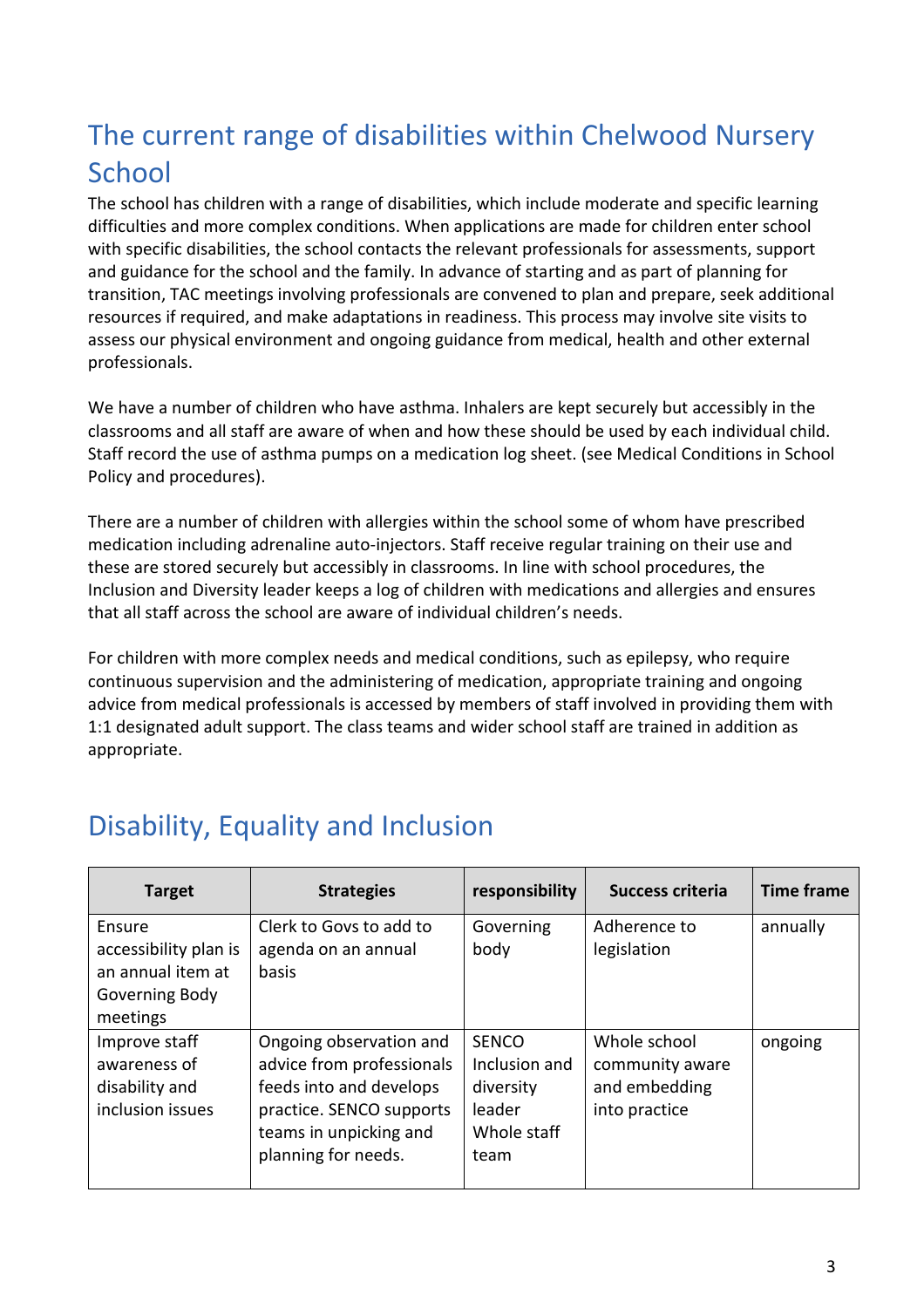| Ensure that all<br>policies consider<br>implications of<br>disability access.                                   | Consideration in the<br>review of any policy. | Governing<br>body                       | Policies reflect<br>current legislation                                                                                           | ongoing |
|-----------------------------------------------------------------------------------------------------------------|-----------------------------------------------|-----------------------------------------|-----------------------------------------------------------------------------------------------------------------------------------|---------|
| Continue to train<br>staff to enable<br>them to meet the<br>needs of children<br>with a range of<br><b>SEND</b> | SENCO to lead<br>on/coordinate training.      | <b>SENCO</b><br><b>Teaching</b><br>team | Staff are<br>continually<br>developing their<br>skills to help<br>children fully<br>access a broad and<br>balanced<br>curriculum. | ongoing |

# Disability, physical environment

| <b>Target</b>        | <b>Strategies</b>          | responsibility | <b>Success criteria</b> | <b>Time frame</b> |
|----------------------|----------------------------|----------------|-------------------------|-------------------|
| Continue to          | Premises officer and       | Premises       | Learning                | Ongoing           |
| maintain and         | teaching team to           | officer        | environment is          | audit at          |
| develop learning     | regularly audit learning   | Teaching team  | developed and           | least             |
| environments         | environments together      |                | adapted for each        | annually.         |
| inside and out so    | to ensure accessibility to |                | new cohort of           |                   |
| that they are        | all. And review in         |                | children and is         |                   |
| accessible to all.   | response to advice from    |                | safe and                |                   |
|                      | external professionals as  |                | accessible to all       |                   |
|                      | appropriate                |                | as a result             |                   |
|                      | Premises officer to        |                |                         |                   |
|                      | ensure that markings to    |                |                         |                   |
|                      | support children with      |                |                         |                   |
|                      | visual impairments are     |                |                         |                   |
|                      | regularly maintained.      |                |                         |                   |
| Maintain and         | Individual EHCP, Care      | Governing      | All staff across        | ongoing           |
| develop              | plans are followed and     | body           | the school are          |                   |
| accessibility of the | individual risk            | <b>SENCO</b>   | aware of                |                   |
| building             | assessments are drawn      | Teaching team  | individual plans        |                   |
|                      | up, maintained,            |                | and Risk                |                   |
|                      | reviewed and developed     |                | assessments and         |                   |
|                      | All plans for new work     |                | these are               |                   |
|                      | include accessibility.     |                | embedded in             |                   |
|                      |                            |                | practice.               |                   |